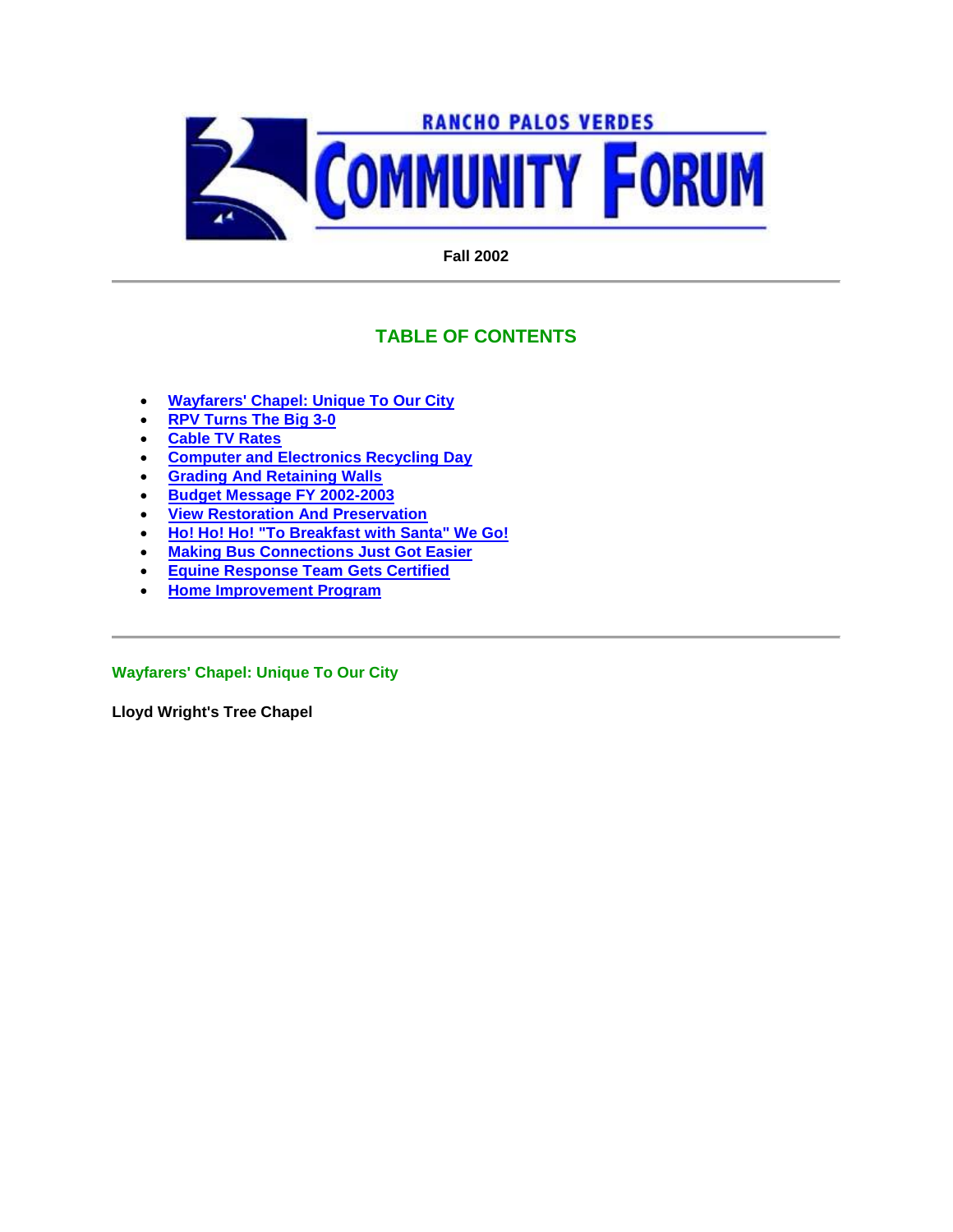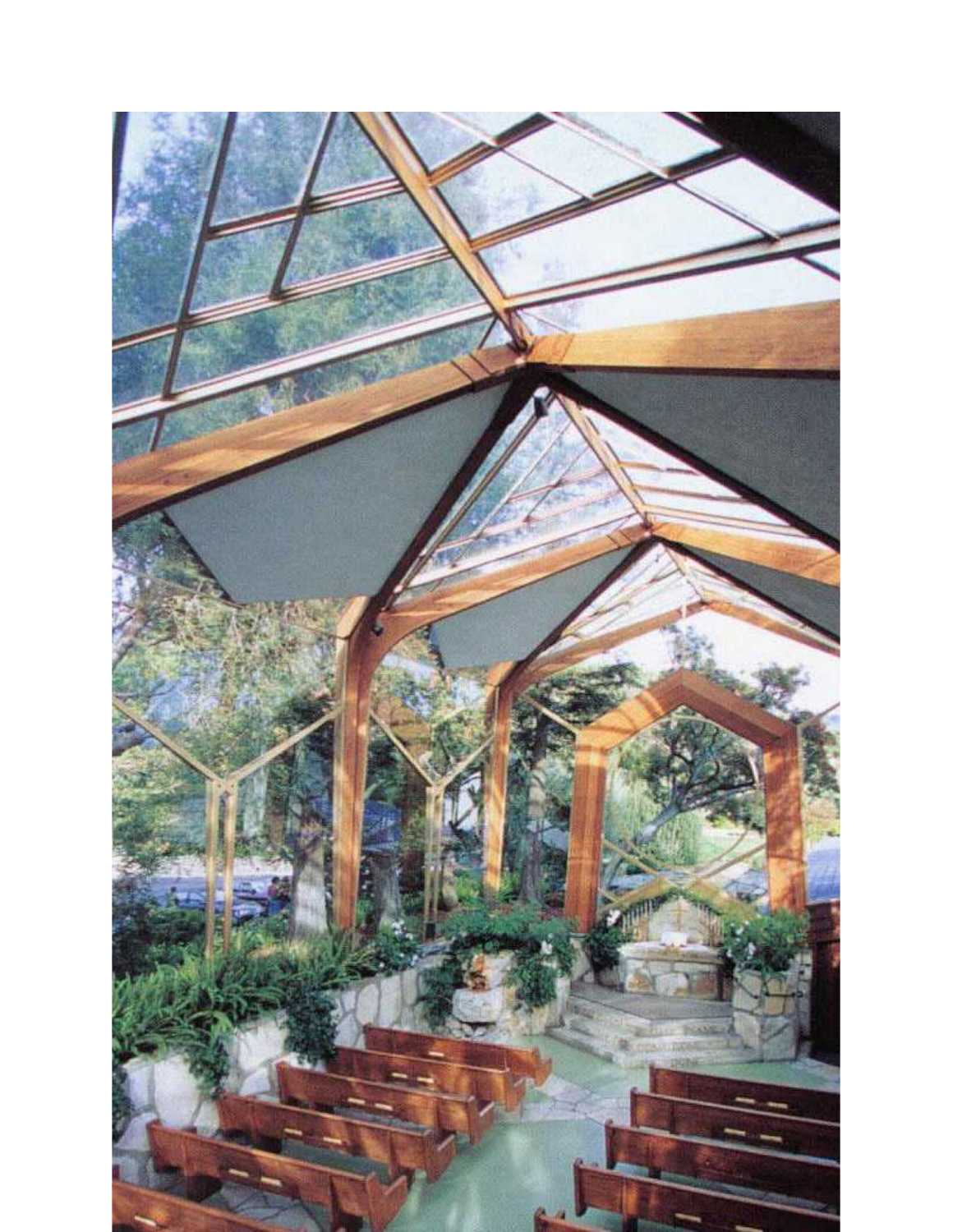panoramic view of the Pacific Ocean and Catalina Island. For over fifty years the Chapel has welcomed countless wayfarers. But, how many know the story of the glass, stone and redwood gem set along the southern coast of Rancho Palos Verdes?

The Wayfarers' Chapel is the creation of two geniuses separated by centuries: Architect Lloyd Wright, son of the famed architect, Frank Lloyd Wright; and, Emanuel Swedenborg, an 18 Century mystic and theologian. Whereas Lloyd Wright described the outer environmental world and our relationship to it, Swedenborg described the inner world of mind and spirit. It is this dynamic relationship of inner and outer worlds that makes the Chapel unique.

The Wayfarers' Chapel began as a dream of Elizabeth Schellenberg, a member of the Swedenborgian Church who was also the local postmistress of the Palos Verdes Peninsula in the late 1920s. She dreamed of a little chapel on a hillside over the Pacific where wayfarers could stop to rest, meditate and give thanks for the beauty and wonder of creation. At that time, the Peninsula was largely open farmland with a two-lane gravel road skirting the shoreline from San Pedro to Palos Verdes Estates. The drive from Los Angeles to the Peninsula was an all-day outing.

Another Peninsula resident, Narcissa Cox Vanderlip, also a member of the Swedenborgian Church, offered to make the dream come true and agreed to contribute land for the chapel site. Mrs. Vanderlip invited a young architect, Ralph Jester, to draw up plans for the chapel. Ralph and his wife Lois were long-time residents of the Peninsula and lived in a Lloyd Wright designed home on Narcissa Drive. Unfortunately, however, the great depression of the 1930s and then World War II delayed the development of the plans for the church.

Following the war, Jester reviewed his sketches of a Spanish mission-type chapel; not satisfied with his design, he urged his friend Lloyd Wright to apply his genius to the project.



This offer came shortly after Lloyd Wright had a profound experience while visiting the redwoods in northern California. While having lunch at a small restaurant, he looked up through the skylights and saw the redwoods arching overhead, forming a cathedral-like surroundings. He vowed that this would be his inspiration if he ever received a commission to build a church. When approached by Ralph Jester, the natural tree chapel took form in his mind.

"I want the trees and their trunks to be seen," he said, "and the space beyond, so that those who worship in the sanctuary will perceive the grandeur of the world around them and beyond them. . .I used glass so that the walls and roof are transparent. The trees, the natural growth, the sky and the sea become part of the Chapel. The glass provides protection, but at the same time gives the congregation a sense of outer as well as inner space."

Lloyd Wright's design of glass, Palos Verdes stone, and redwood beams was a startling innovation and captured the imagination of the Swedenborgian church members throughout the United States and Canada. Church members pledged \$25,000 for the building and Mrs.

Vanderlip donated over three acres. On July 16, 1949 the cornerstone of the Chapel was laid and the site consecrated. Dedication service was held on May 13, 1951, with the president of the Swedenborgian Church officiating.

In 1954 Wright designed the soaring Hallelujah Tower that goes down two stories into the soil and locks in solidly to anchor the sanctuary to the hillside. At night the tower with its lighted cross is visible for many miles out to sea. Sailors passing through the Catalina Channel call it God's candle. A chime of sixteen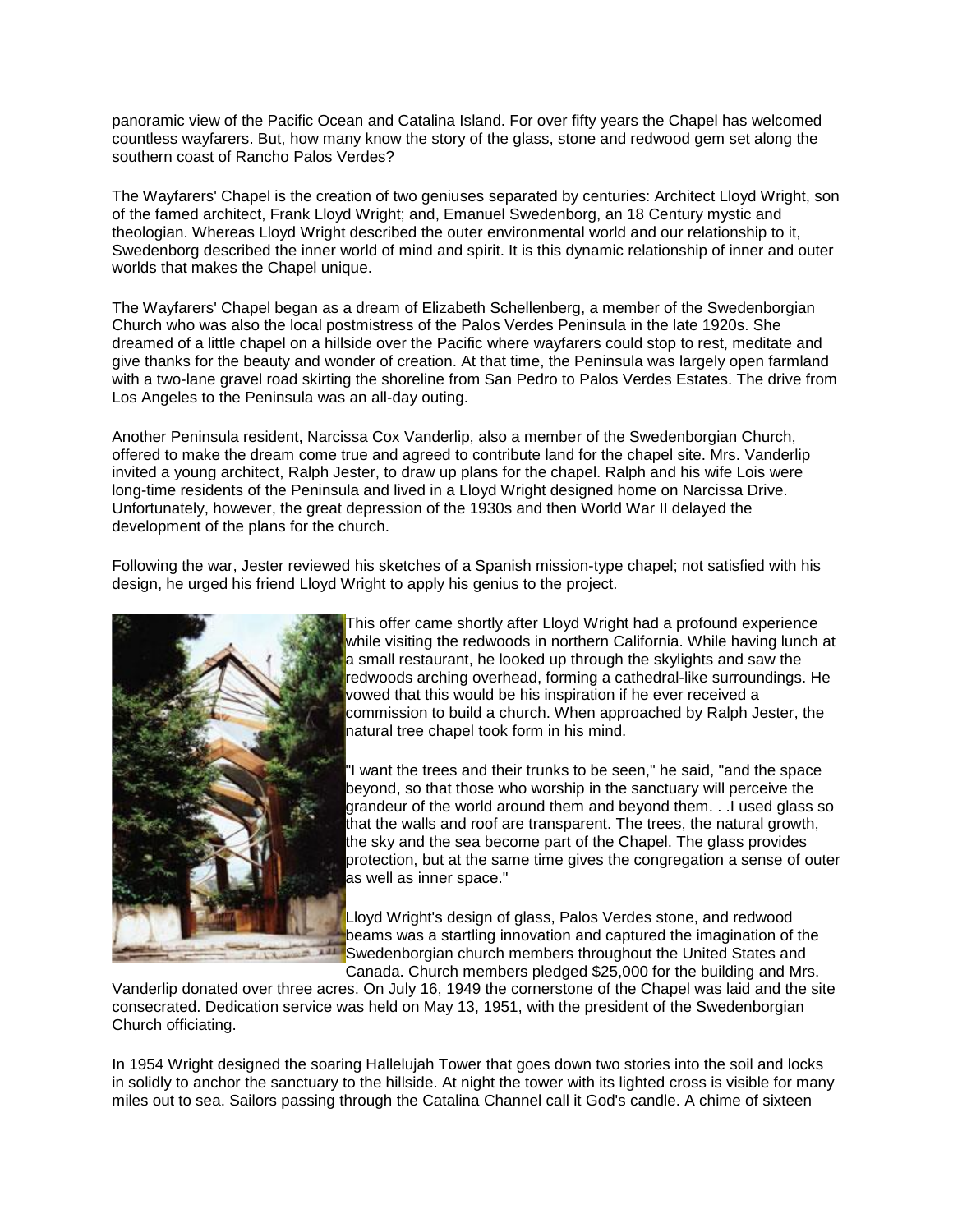bells in the tower proclaims each quarter hour, peals forth at the end of wedding celebrations, and plays for special events and services.

Mr. Wright designed the colonnade and original visitors center in 1958. The grass-terraced amphitheater offers visitors a spectacular view of Abalone Cove, Catalina Island and the Pacific. The blue tile roof of the colonnade blends the colors of the ocean and the sky. Easter sunrise services and other special events are held there. Because of landslide damage, the visitors' center was closed in 1982 and finally removed in 1995. Wright's design for the glass loggia office at the base of the tower was his final project for the Chapel before his death in May 1978.

Continuing the architectural tradition of his father, Eric Lloyd Wright, a design consultant, teamed with local architect Dean Andrews in constructing the new visitors center. The design echoes the Chapel's architecture: the natural thirty and sixty degree angles, blue tile roof, Palos Verdes stone and glass is repeated to unify the structures.

The new Visitors Center was dedicated in May of last year as part of the Chapel's 50th celebration. Displays in the center focus on the architecture of Lloyd Wright, the Chapel's services and celebrations, and, of course, the story of Emanuel Swedenborg and the Swedenborgian Church.

Lloyd Wright believed that the plantings were as important as the architecture. The Tree Chapel is surrounded by Coastal Redwoods. Inside, ornamental grape ivy and sword ferns line the stone walls. Depending on the season, orchids, azaleas or poinsettias highlight the altar and chancel in the sanctuary. A twisting Toyon tree is framed in the round circle of glass above the altar. Wright wanted the gardens immediately adjacent to the chapel to reflect plantings found in the redwood forests. These forest floor gardens feature rhododendrons, azaleas and many other native plants. The walkways leading from the Chapel have Italian stone pines overhead to form arboreal walks. The main garden features a multitude of roses.

A church without a membership, the Chapel welcomes people from all walks of life and religious backgrounds. In Lloyd Wright's words, "This Chapel was to be a place for people to meet, and think, and contemplate the forces of nature and God Almighty. The setting of this Chapel is to receive people, the wayfarers."

## **RPV TURNS THE BIG 3-0: HELP PLAN THE CELEBRATION**

RPV IS TURNING 29-again. OKAY, it's really 30!! Most people pretend this particular birthday doesn't exist, but for the City, turning 30 years old is a cause for major celebration.

The City wants to commemorate its 30th anniversary of incorporation with a series of community events to be held between September and November of 2003. Preliminary ideas include a family picnic and barbecue, a bicycle ride, guided nature hike, a golf tournament and a formal dinner/dance.

The City is looking for resident volunteers to help with planning and organizing this 30th Anniversary Celebration. So whether you've been a resident of the City for 5,10, 20, or all 30 years, or even if you just moved here last week and like what you've seen so far, let us know if you want to be a part of this momentous anniversary. If you're interested in offering your time and energy to this project, please contact the City Manager's Office at 544-5205 or send an email to citymanager@rpv.com. Turning 30-it's something to be proud of.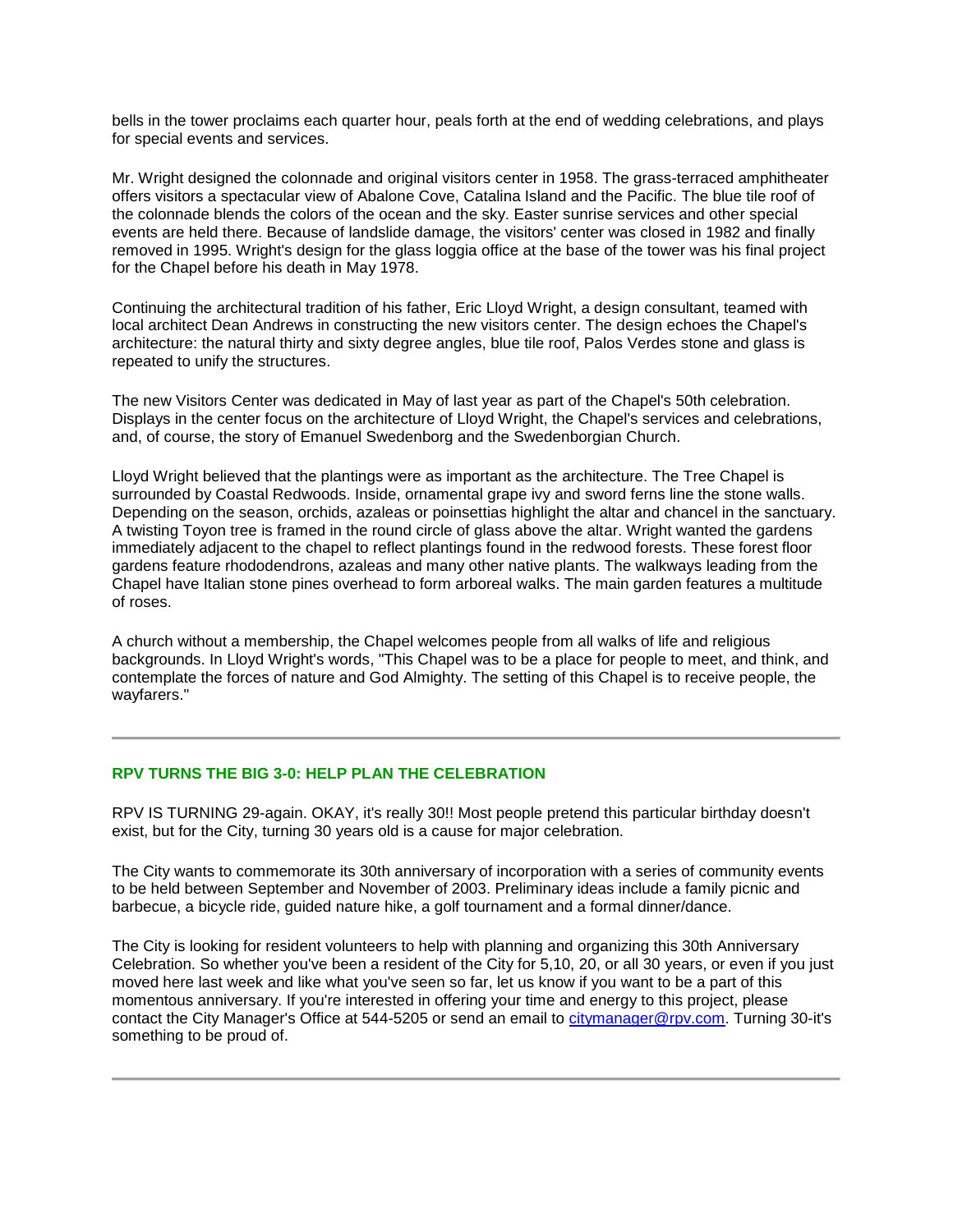## **WHY DOESN'T THE CITY REGULATE CABLE TELEVISION RATES?**

Each time the local cable television operator, Cox Communications, increases its rates, the City receives a flurry of angry phone calls and letters from residents asking why the City doesn't block the increase. Unfortunately, and as much as we would like to, the City has no legal authority to regulate cable television rates.

The rates charged for cable television service break down into four categories: basic service, expanded/premium service, equipment rental and installation. With the adoption of the federal Telecommunications Act of 1996, the rates for expanded/premium cable service (i.e. CNN, HBO or Disney) may not be regulated by any federal or local agency, and are controlled instead by market demand. With regard to basic service (i.e. over the air channels such as ABC, CBS and PBS), equipment rental (such as converter boxes) and installation, only the Federal Communications Commission (FCC) has the authority to regulate the rates charged for these services. To do this, the FCC has established "benchmark" rates that serve as a cap for the rates cable companies nationwide may charge for basic cable service, equipment rental and installation. Therefore, cable service providers like Cox Communications may set their rates for these services any place at or below the maximum established benchmark rate.

City records indicate that Cox Communications has not increased its rates for basic cable service in the last three years. The rate Cox charges for basic service is below the established FCC cap. The current FCC cap for basic service is in the \$18 to \$19 per month range, while Cox Communications charges its subscribers \$15.55 per month for this service. With regards to rental of a converter box, the current FCC cap is \$4.12 per month, while Cox is currently charges \$3.00 per month. The cable company cites the rapidly escalating cost of purchasing expanded/premium programming as the primary cause of the rate increases that have occurred in recent years. According to a Cox representative, the costs the company must pay for this type of programming are increasing approximately 20% per year. Because the rates charged for expanded/premium services are controlled by market demand, the increased cost for programming is largely passed on to the subscribers who select these channels.

Some people are aware that the FCC has a procedure by which the City can become "certified" to review rate increases pertaining to basic cable, equipment rental and installation. Both the Cities of Los Angeles and Rolling Hills Estates are certified to review cable rate increases. However, the federal law stipulates that, if the proposed rate increase is at or below the benchmark, the certified local agency would have no authority to deny or block the increase. Because City certification would not result in any benefit to our residents, the City Council has chosen not to pursue certification with the FCC.

## **COMPUTER AND ELECTRONICS RECYCLING DAY**

### **Get Rid of your Obsolete Electronic Equipment**

Now is your chance to get rid of the obsolete electronic equipment that has been gathering dust and getting in the way. On Saturday, November 16, the City and SoCal Computer Recyclers are sponsoring a recycle round up for obsolete computer equipment. Obsolete electronics equipment is quickly becoming a significant source of material disposed of in our local landfills and the equipment that you recycle will help the City meet State mandated goals for reducing the amount of trash going to the landfills.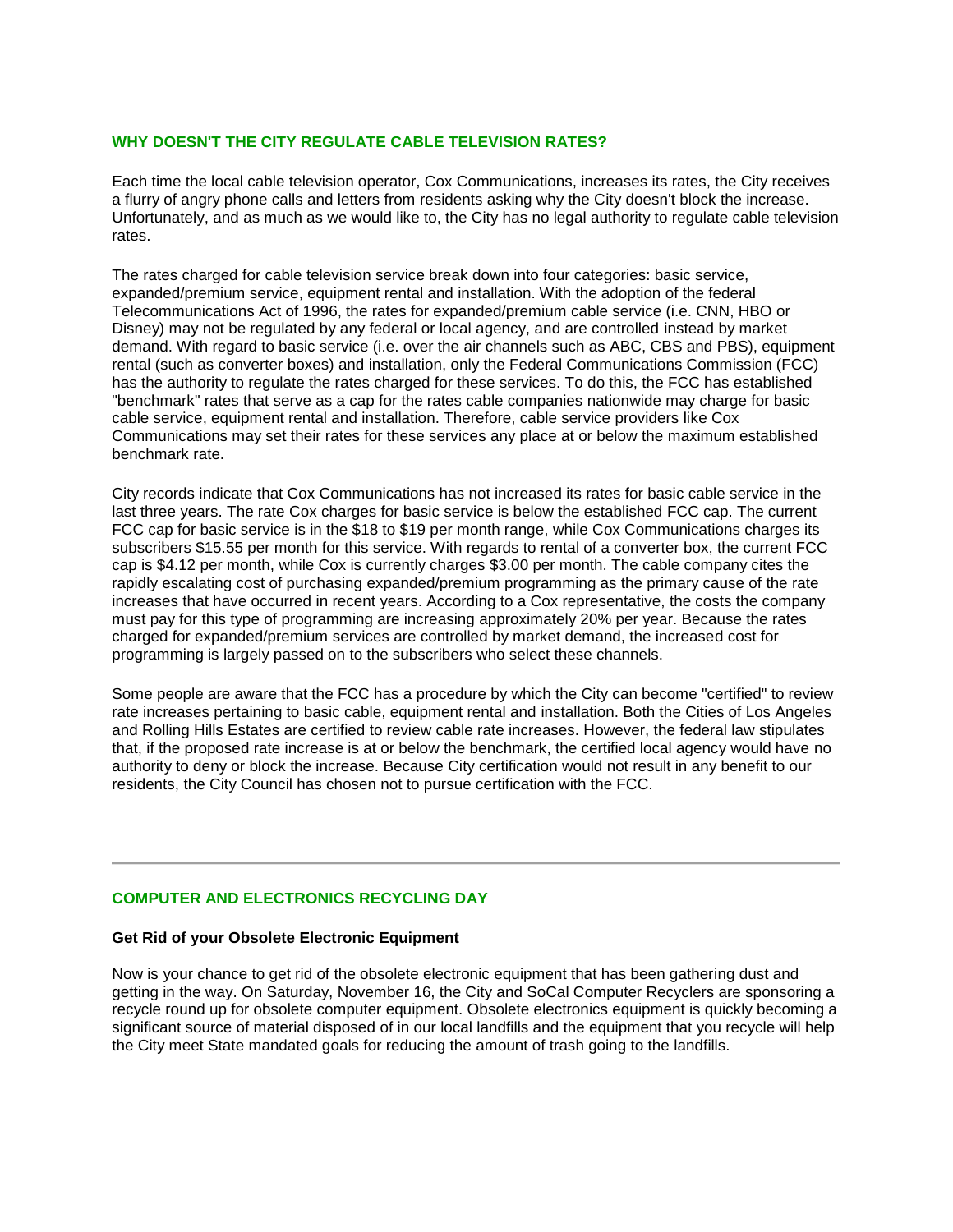The roundup will take place on Saturday, November 16, between the hours of 9:00 A.M. and 3:00 P.M. at the City Hall Yard, located at 30940 Hawthorne Boulevard.

The City has teamed up with SoCal Computer Recyclers to recycle electronic equipment safely and properly. Computers and printers can be broken down into their various components such as metal, plastic, and, of course, circuit boards. When this equipment is dismantled and recycled, these materials are reintroduced into the raw materials stream instead of the waste stream. Even the hazardous CRTs (Cathode Ray Tubes) that contain lead can be rebuilt and made into new monitors.



Bring your obsolete computer and electronic equipment to this round-up and you won't even have to get out of your car-place your recyclables in

the trunk and it will be unloaded for you. Any equipment that has market value will be resold; all information on the hard drive will be erased. SoCal Computer Recyclers will contact schools, churches and other non-profit organizations to donate useable equipment.

Only computers, monitors, printers, cables, keyboards, televisions, stereo equipment, telephones, VCRs, hand-held computer games and network equipment will be accepted. No software, furniture, white goods (washing machines, refrigerators, etc.), used batteries, microwave or conventional ovens, or noncomputer related mechanical equipment will be accepted.

Call Rancho Palos Verdes Public Works Department at (310) 544-5252 for more information.

## **GRADING AND RETAINING WALLS**

#### **Check the City's Code Before You Start**

This City offers lots of reasons for people to make their homes here. One of them is the rural feeling provided by the City's canyons and diverse topography. The City's hilly, sloped landscape can also prove frustrating to the homeowner when they attempt to achieve more useable yard by grading and building retaining walls on this hilly and steep terrain.

Unfortunately, the City encounters many incidents of grading and construction of retaining walls done without getting City approvals and permits. The purpose of these approvals and permits is to have the project go through a process that will ensure the project meets the limitations and standards for grading allowed by the City's building code. If a homeowner grades and builds a retaining wall without getting approval, they will be required to get an after-the-fact approval which carries a penalty-double fees.

People are often misinformed about what constitutes



"grading." It is not simply the smoothing or flattening of land for a flowerbed. Grading involves excavation that is three feet or more in height or depth, or when at least twenty cubic yards of soil is either removed (exported) or brought onto the existing site (imported). To be on the safe side, homeowners should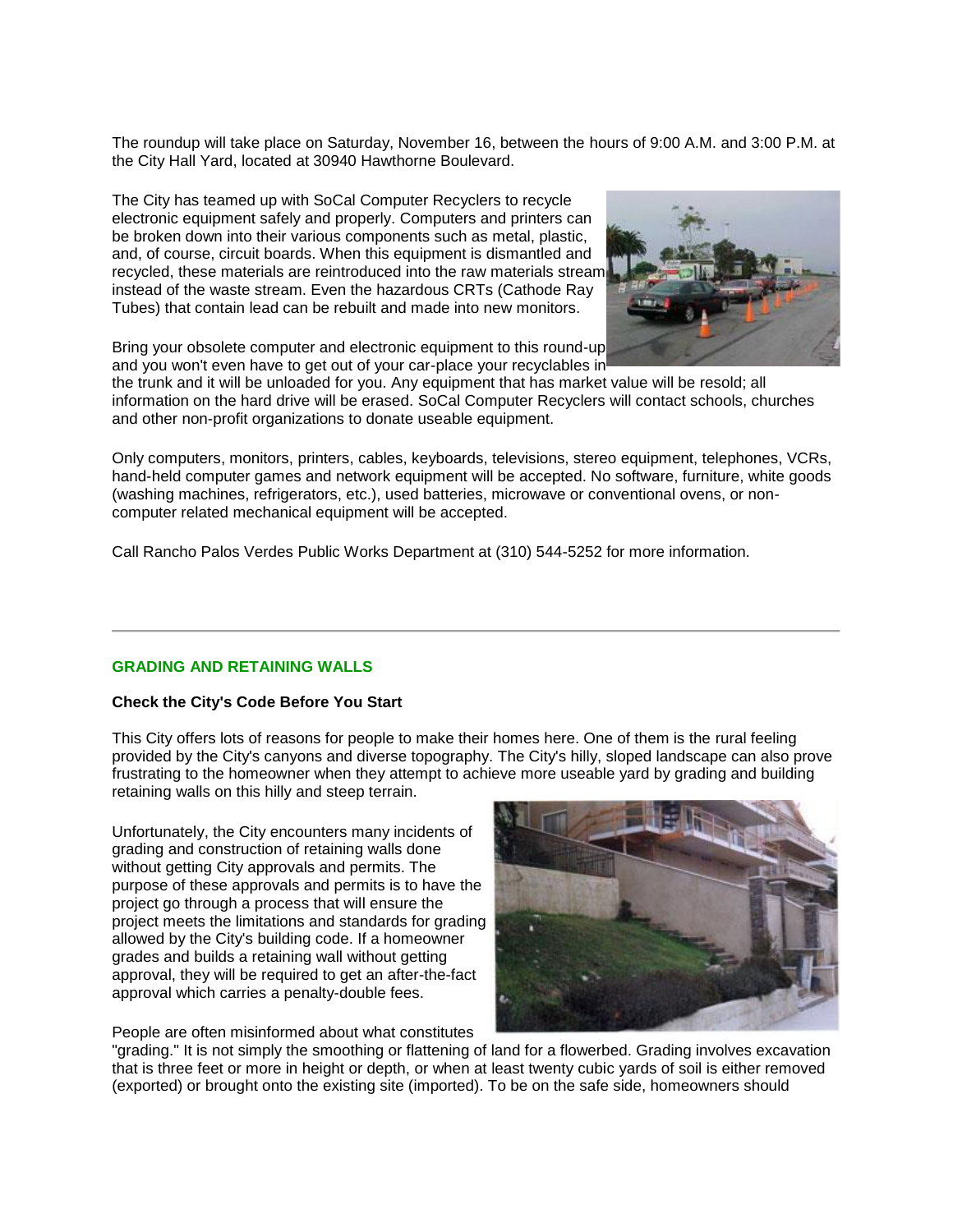contact the City before moving any soil, or starting any excavations; this is especially important when the area being graded or excavated is a sloped area.

To improve their property, homeowners sometimes build retaining walls without getting the required approvals and permits. Retaining walls are defined as a wall or structure that holds back soil, whether on a flat or sloped surface. In most cases, retaining walls are constructed in an attempt to terrace or "stair step" a sloped portion of property to create a flat area for a garden or deck. In other instances, the retaining wall is holding back a slope. Generally, the City's Code discourages terracing on slopes, however there are provisions to approve retaining walls in certain cases.

To make sure that plans for walls or any structure that is retaining soil is built according to code, homeowners should have their plans reviewed by the City. To avoid delays and double fees for legalizing after-the-fact grading, the best practice is to consult with City staff before starting construction. Consider the following tips prior to moving any soil or constructing any type of wall that retains, or holds back earth:

- Prior to construction discuss the project with the City's Planning and Building Staff, preferably in person. Provide staff with topographical and other pertinent information about your property.
- Have staff explain planning or construction terminology that is unfamiliar to you.
- Hire contractors who hold a valid state contractors license and a City business license.
- For the sake of accuracy, follow up with City staff on the information your contractor gives you regarding the requirement of City approvals and permits.
- Consider these tips for any other new development on your property including the construction of fences, walls, hedges, patio covers, decks, re-roofs or any type of structure addition, repair or replacement

Contact the Planning, Building and Code Enforcement Department with any questions you have about a project you are considering on your property. Staff can be reached at (310) 544-5228. Remember that in most cases, new projects are a two-fold process, requiring both a Planning Department application and approval, and the associated building permit and inspections. City staff is here to ensure that your project is approved, permitted and constructed safely according to code requirements.

### **BUDGET MESSAGE FY 2002-03**

Beginning in July 1999 the City Council established a two-year budget cycle and adopted a budget that included the anticipated revenues and expenditures for the next two fiscal years. The current two-year budget was adopted by the City Council in June 2001.

The City Council reviewed the second year of the proposed budget for Fiscal Year 2001-03 at a Budget Workshop held on April 30, 2002. Concerned about the economy and interested in changing some priorities, the Council directed staff to prepare a "baseline" budget for FY 02-03, omitting discretionary expenditures and reserving them for later consideration.

The "baseline" budget proposed by staff and approved by Council is the City's general operating and capital improvements budget for the next fiscal year and does not contain any new programs. It assumes the same level of service in FY 02-03 as is shown in the two-year budget document, plus some specific increases to the budget totaling approximately \$800,000. The most significant increases were to the City Attorney's contract, and additional professional support for the Finance Advisory Committee and the new Emergency Preparedness Task Force.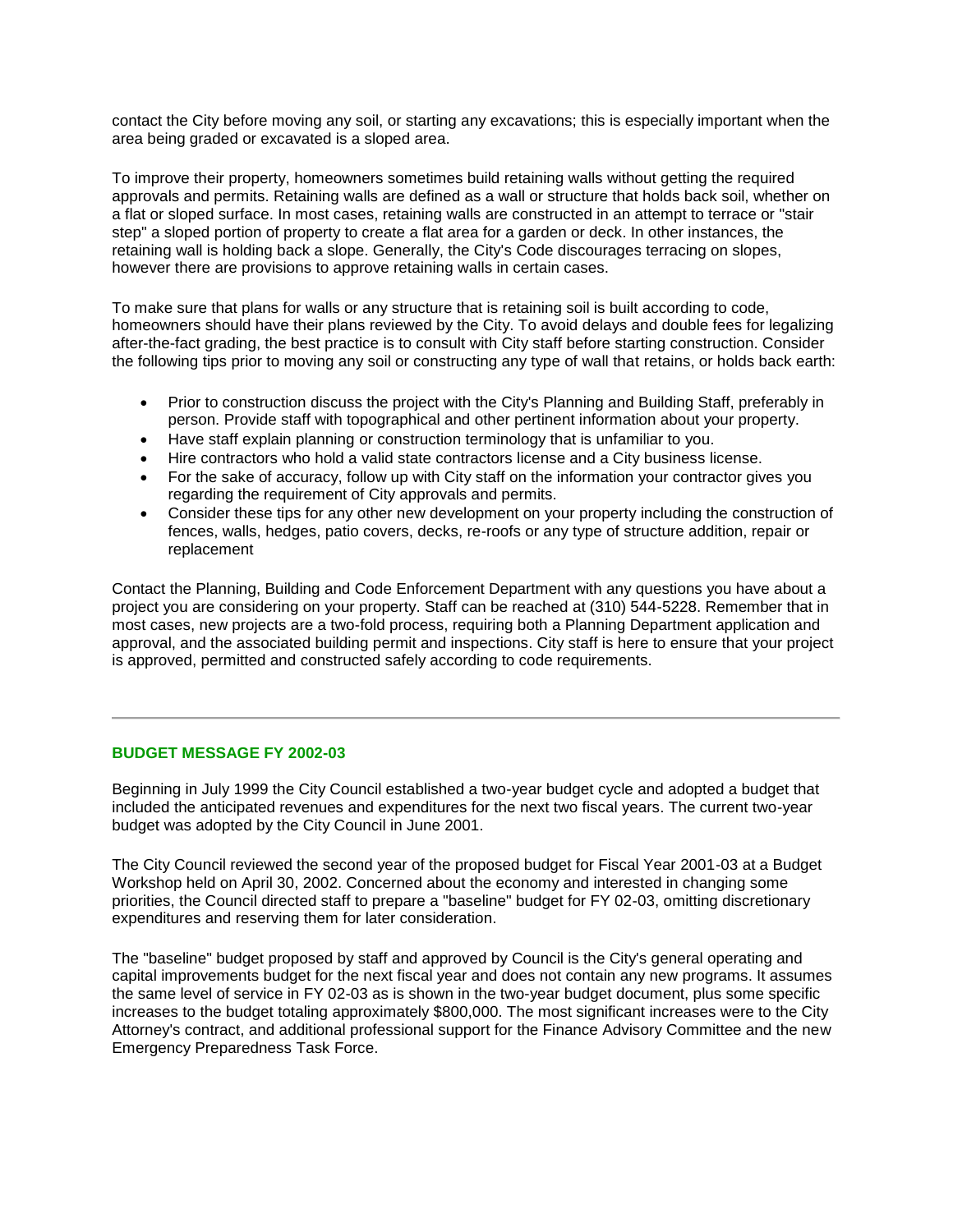The discretionary items not included in the "baseline" budget are summarized in the chart below. Both the Department recommendation for funding and the City Manager's recommendation for funding are shown.

| <b>DESCRIPTION</b>                           | Department Requested | City Manager's Proposed |  |
|----------------------------------------------|----------------------|-------------------------|--|
|                                              | <b>Budget</b>        | <b>Budget</b>           |  |
| <b>Additional Full-Time Employees</b>        | \$171,000            | \$171,000               |  |
| <b>PVDE Drainage Improvements -</b>          | \$1,400,000          | $-0-$                   |  |
| Sunnyside Ridge                              |                      |                         |  |
| Citywide Drainage Improvements               | \$100,000            | \$100,000               |  |
| <b>Residential Overlay Program</b>           | \$1,000,000          | \$663,000               |  |
| <b>Master Planning</b>                       | \$200,000            | \$200,000               |  |
| <b>Sewer Maintenance</b>                     | \$350,000            | \$350,000               |  |
| <b>Traffic Signal Addition</b>               | \$135,000            | \$135,000               |  |
| <b>Transfer to Building Replacement Fund</b> | \$100,000            | \$100,000               |  |
| TOTAL:                                       | \$3,456,000          | \$1,719,000             |  |

FY 2002-2003 DISCRETIONARY BUDGET ITEMS

The City has attempted to maintain a General Fund Reserve balance of 50% of the annual estimated General Fund revenue for each fiscal year. Under this policy the General Fund Reserve balance required for FY 02-03 is \$6,451,870. The projected ending General Fund Reserve balance will be \$7,549,022 on June 30, 2002. Therefore, the amount of the projected General Fund Reserve available for appropriation on June 30, 2002 is \$1,097,152 (the projected ending General fund reserve balance of \$7,549,022 less the General Fund Reserve policy level of \$6,451,870).

In addition to the available General Fund Reserve, there are an estimated \$934,827 of FY 02-03 General Fund Revenues that have not been included in the proposed budget.

The proposed sources of funding for the discretionary items included in the City Manager's Proposed Budget are shown below:

| Use of Projected General Fund | Discretionary Items Included In | Use of General Fund        |
|-------------------------------|---------------------------------|----------------------------|
| Reserves Available as of June | the City Manager's Proposed     | Revenues Available Through |
| $30, 2002$ :                  | Budget:                         | FY 02-03:                  |
| \$1,097,152                   |                                 | \$934,827                  |
|                               | Additional Employees »          | (\$171,000)                |
|                               | Residential Overlay »           | $(\$663,000)$              |
|                               | <b>Building Replacement</b> »   | (\$100,000)                |
| $(\$200,000)$                 | « Master Planning               |                            |
| (\$100,000)                   | « Citywide Drainage             |                            |
| $(\$350,000)$                 | « Sewer Maintenance             |                            |
| (\$135,000)                   | « Traffic Signal                |                            |
| \$312,152                     | NET GENERAL FUND                | \$827                      |
|                               | <b>RESERVES AVAILABLE</b>       |                            |

The Council determined that the Projected General Fund Reserve Available as of June 30, 2002 was best suited for "one-time" expenditures because these are funds that are unobligated, but are not a continuing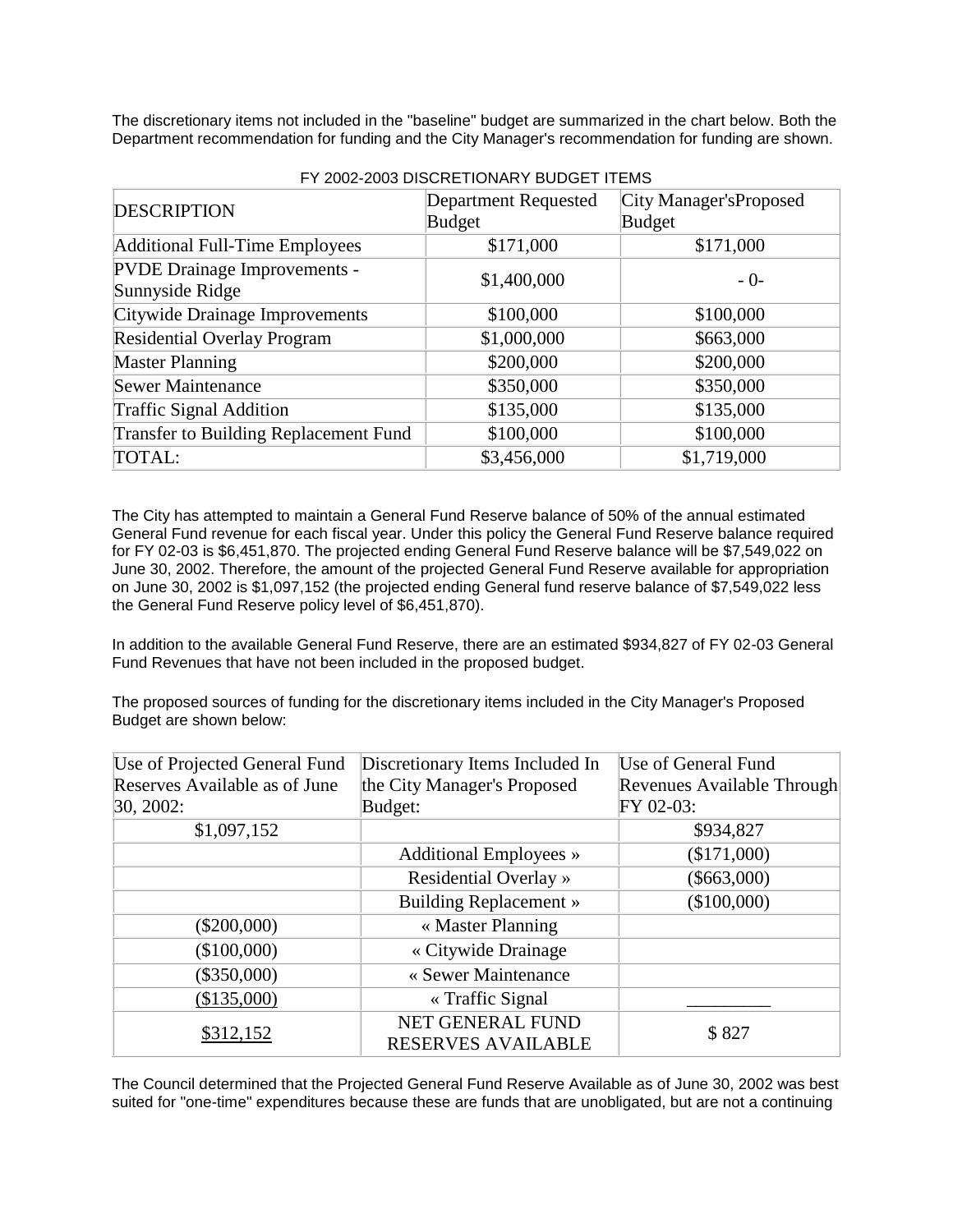source of revenue in future years. The Estimated General Fund Revenues Available through FY 02-03 may be utilized for "recurring" expenditures because the total amount of baseline expenditures plus discretionary expenditures are within the annual estimated revenues.

Over the next year, staff and the Finance Advisory Committee will be working on a long-term financing plan for the City's Drainage Improvement Program. Therefore, no drainage projects have been proposed for funding in FY 02-03. However, the "baseline budget" does include funds for completion of the studies for the Citywide Drainage Improvement program as a one time expenditure.

The discretionary expenditures approved by Council for funding from General fund Revenues anticipated in FY 02-03 include the cost of funding additional employees and setting aside money for building replacement to make "life-extending" repairs and modifications to our facilities. Finally, the residential pavement overlay program that has been a part of the City's regular services to its citizens since the adoption of the Utility Users' Tax in 1996 was considered by the Council to be a recurring expenditure and was funded at the highest level possible considering funds available.

### **View Restoration and Preservation - The Current Process**

The View Restoration Permit process provides a mechanism for residents of the City to restore a view that is blocked when foliage on an adjacent private property exceeds 16 feet in height or the ridgeline of the primary structure on the property, whichever measurement is lower.

View restoration can occur via two separate and distinct processes: View Restoration and View Preservation.

The view restoration process is utilized to restore a view from a property that by design had a view when the lot was created but is now significantly impaired by foliage on another property. Also, under this scenario, **there is no photographic documentation** of the view as it existed in November of 1989, when prop M was adopted, or anytime since then. The process is designed so that the view holder pays to have their view restored. Once restored, the foliage owner is financially responsible for all future maintenance. View restoration actions are decisions made by the View Restoration Commission (VRC) and their decisions can be appealed to the City Council.

The view preservation process is utilized to restore a view from a property that by design had a view when the lot was created but is now significantly impaired by foliage on another property. However, unlike view restoration, **there is photographic documentation**of the view as it existed in November 1989, when the View Restoration Ordinance was adopted, or anytime since then. Under this scenario, staff would use the documentation and restore the view to what is shown in the photograph. The process is designed so that the foliage owner pays to restore and to maintain the view from the applicant's property. View preservation actions are administrative decisions made by the Director of Planning, Building, and Code Enforcement and can be appealed to the View Restoration Commission and the City Council.

Under the current view restoration process, an applicant must first file a Notice of Intent to file an application for view restoration or view preservation. There is no fee for filling the Notice of Intent and it is not considered a formal application submittal rather, it is the starting point for initiating Pre-Application process. Once submitted, Staff schedules and facilitates the pre-application meeting. The purpose of the meeting is to explain the City's view restoration process and to help facilitate an agreement between the participants. If an agreement is reached, then staff or the participants will draft said agreement and the file is closed. If no agreement is reached, then the applicant is free to file the formal view restoration or view preservation application. At the present time there is no filing fee for view preservation applications. However, the initial filing fee for view restoration applications is \$185.00, and based on the complexity of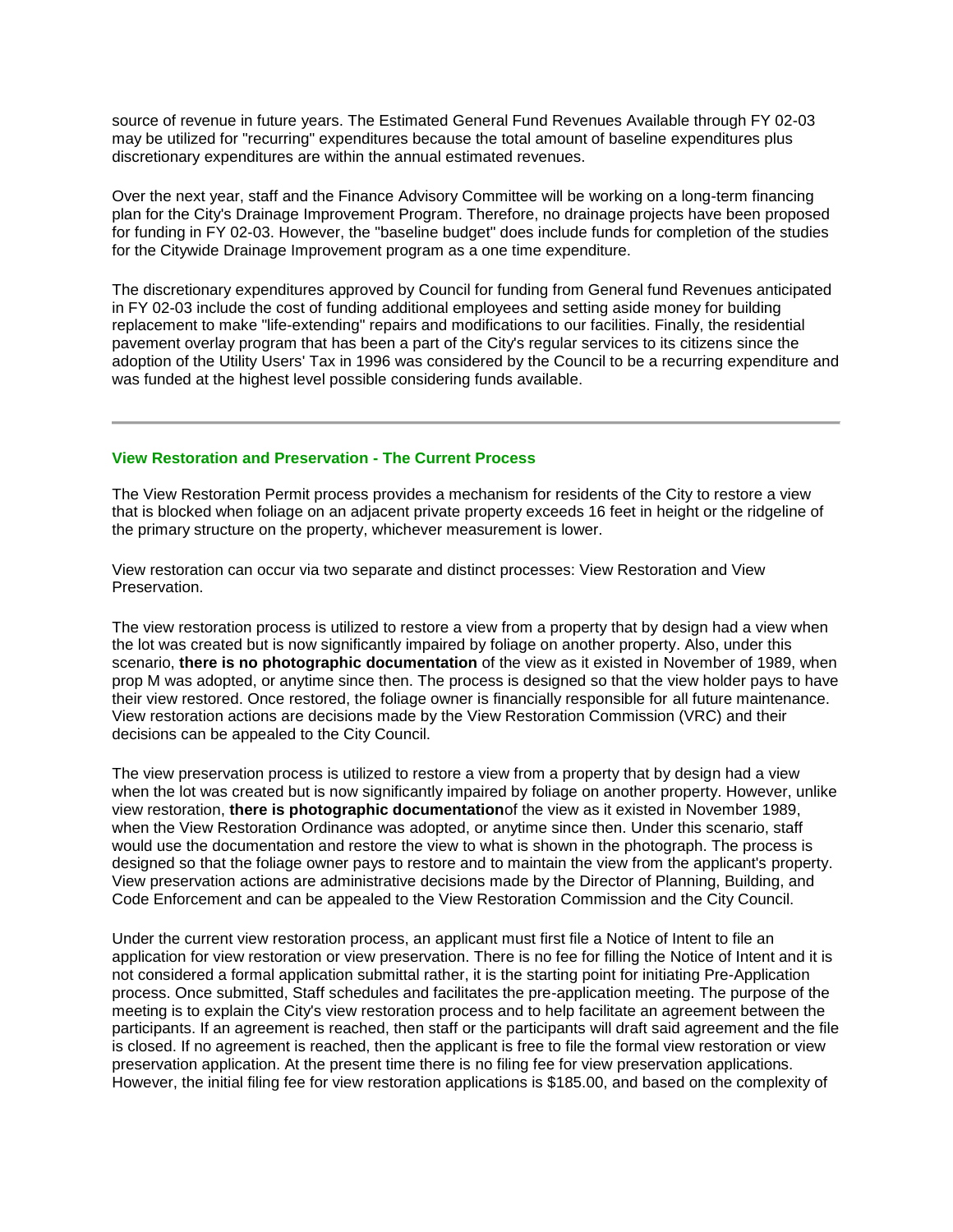the project, you will then be required to establish a trust deposit that will be used to cover the cost of processing your application through to the View Restoration Commission (VRC) hearing.

The following photographic examples depict before and after views that were found to be significantly impaired:



For more information regarding the View Restoration and Preservation Ordinance and/or the View Restoration Commission, please contact the Planning, Building and Code Enforcement Department at (310) 544-5228.

### **Ho! Ho! Ho! To "Breakfast with Santa" We Go!**

Mark your calendars for Saturday, December 14th for some old-fashioned holiday fun with Santa. Breakfast, crafts, carols, and pictures with Santa await children of all ages at Hesse Park from 9:00am to 10:30am. Bring your camera!

Children & Adults, \$6 each. Registration forms at Hesse Park. Call the North Pole at 541-8114 for more information. All proceeds benefit the RPV REACH Program, for young adults with developmental disabilities.

Sign up today! Santa's sleigh is on the way!

## **MAKING BUS CONNECTIONS JUST GOT EASIER**

### **No Need To Carry Extra Cash To Transfer**

The MTA is introducing Ezpass, which will be accepted by 12 different transit systems and allows you to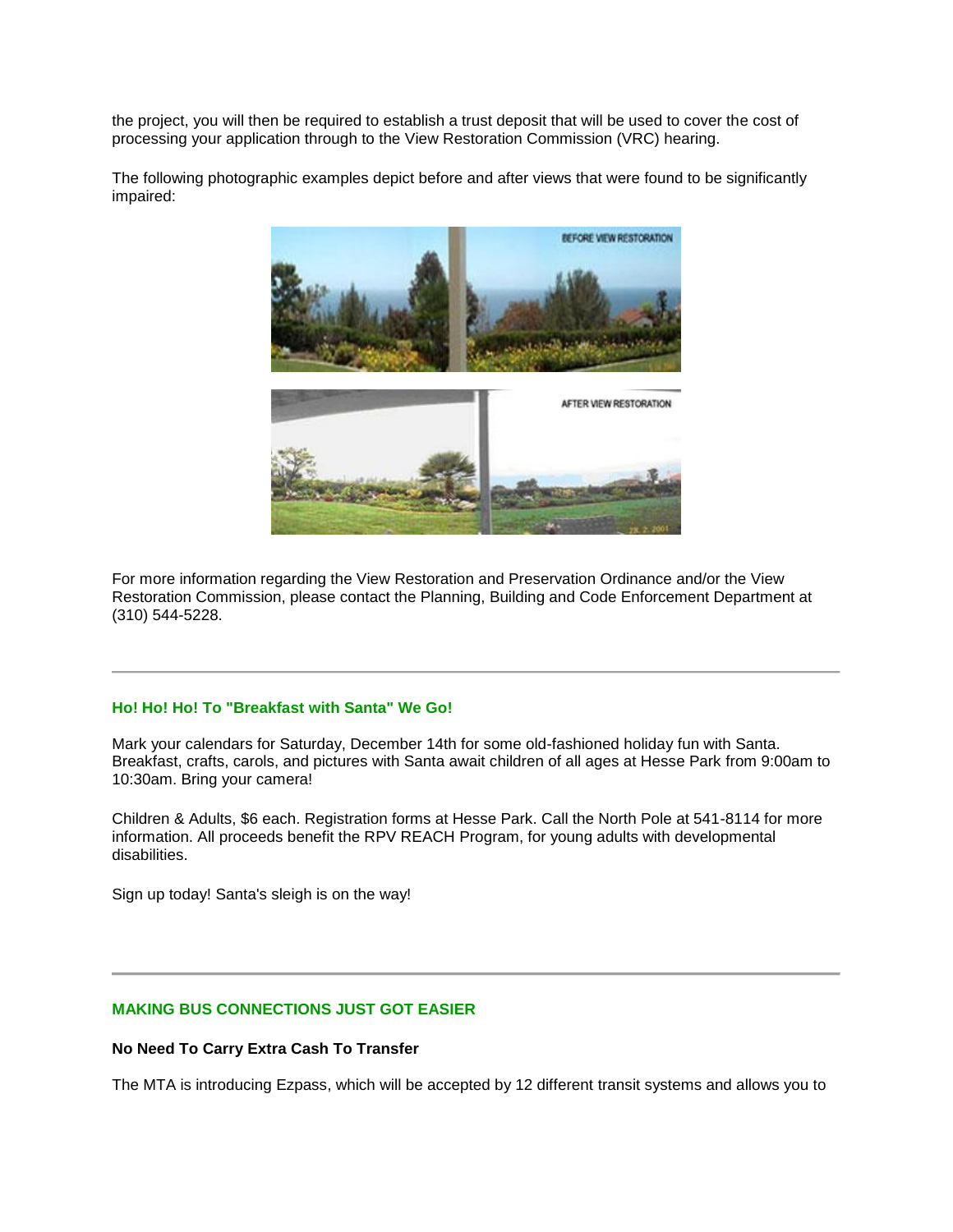travel all across Los Angeles County for one low fare. Transit systems in the Peninsula area accepting the Ezpass include the MTA, LADOT, Torrance Transit, and Gardena Municipal Bus Lines.

This Ezpass will simplify travel for those riders who regularly use two or more of the 12 participating bus and rail systems with a common "currency." The pass will also make boardings easier and will relieve riders of having to carry extra cash or purchase additional transit passes.



An Ezpass for local lines starts at \$58 for adults and \$29 for senior/disabled customers. Premium service stamps for express service range from \$15 to \$75 extra for adults and from \$7.50 to \$37.50 for seniors and the disabled.

Ezpass is good for unlimited travel on the following transit systems: City of Commerce; Culver CityBus; Foothill Transit; Gardena Municipal Bus Lines' LADOT; Long Beach Transit; Montebello Bus Lines; Norwalk Transit; Santa Clarita Transit; Santa Monica's Big Blue Bus; Torrance Transit; Metro Bus &

Metro Rail.

For more information on Ezpass, please call 1-800-RIDE-INFO (743-3463) or 1-800-COMMUTE (266- 6883).

## **EQUINE RESPONSE TEAM GETS CERTIFIED**

### **Local Group Looking for Volunteers**

The first group of Peninsula volunteers just got certified to become members of the County's Equine Response Team. Getting this hard earned certification were Kay Bara, Cathy Cozier, John Douglass, Sherree Greenwood, Juanna Lamb, Leslie Stetson and Ron Stewart. More local residents are in training to join the team sometime later this year.

This volunteer equine rescue team was formed in 1997 to address the concern about evacuating horses from the area in the event of a fire or some other disaster. Members of the response team are required to complete over fifty hours of training sessions and drills that cover disaster management procedures, fire safety and disaster psychology, first aid, emergency trailer loading techniques and vehicle operation. For the program to be successful on the Peninsula, the group is looking for volunteers who are committed to equine rescue and safety. For information about the next training session contact Kaye Michelson at L. A. County Department of Animal Care & Control at 562 940 8909.

### **HOME IMPROVEMENT PROGRAM**

### **Loans Available To Low And Moderate Income Residents**

If you are in need of improvements to your home, the City of Rancho Palos Verdes may be able to provide some assistance. Improvements such as the repair or replacement of roofing, heating, plumbing, windows, are eligible projects. Also, the testing of lead based paint hazards and lead based paint abatement measures are considered eligible items.